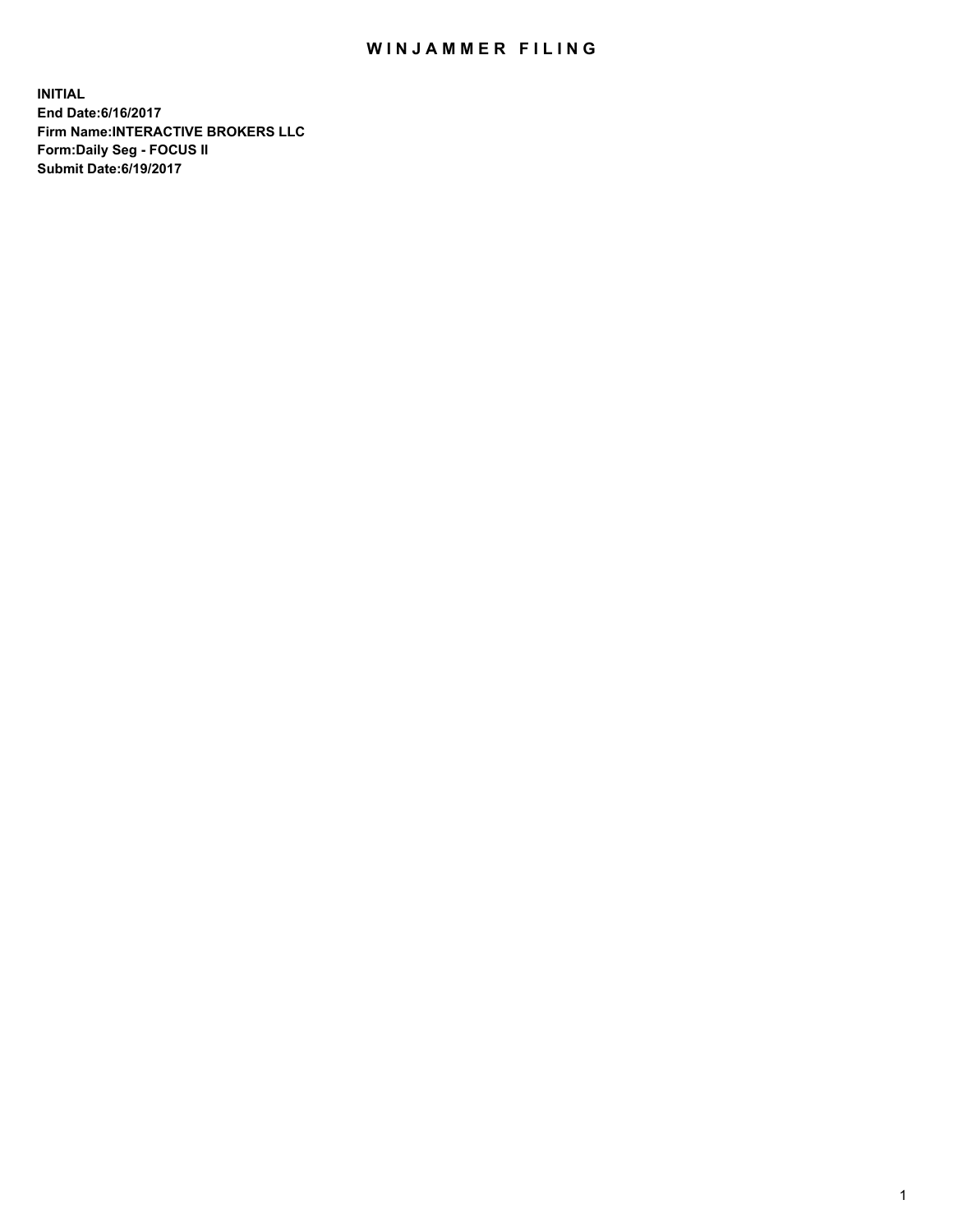## **INITIAL End Date:6/16/2017 Firm Name:INTERACTIVE BROKERS LLC Form:Daily Seg - FOCUS II Submit Date:6/19/2017 Daily Segregation - Cover Page**

| Name of Company<br><b>Contact Name</b><br><b>Contact Phone Number</b><br><b>Contact Email Address</b>                                                                                                                                                                                                                          | <b>INTERACTIVE BROKERS LLC</b><br><b>James Menicucci</b><br>203-618-8085<br>jmenicucci@interactivebrokers.c<br>om |
|--------------------------------------------------------------------------------------------------------------------------------------------------------------------------------------------------------------------------------------------------------------------------------------------------------------------------------|-------------------------------------------------------------------------------------------------------------------|
| FCM's Customer Segregated Funds Residual Interest Target (choose one):<br>a. Minimum dollar amount: ; or<br>b. Minimum percentage of customer segregated funds required:% ; or<br>c. Dollar amount range between: and; or<br>d. Percentage range of customer segregated funds required between: % and %.                       | $\overline{\mathbf{0}}$<br>0<br>155,000,000 245,000,000<br>00                                                     |
| FCM's Customer Secured Amount Funds Residual Interest Target (choose one):<br>a. Minimum dollar amount: ; or<br>b. Minimum percentage of customer secured funds required:%; or<br>c. Dollar amount range between: and; or<br>d. Percentage range of customer secured funds required between: % and %.                          | $\overline{\mathbf{0}}$<br>0<br>80,000,000 120,000,000<br>00                                                      |
| FCM's Cleared Swaps Customer Collateral Residual Interest Target (choose one):<br>a. Minimum dollar amount: ; or<br>b. Minimum percentage of cleared swaps customer collateral required:% ; or<br>c. Dollar amount range between: and; or<br>d. Percentage range of cleared swaps customer collateral required between:% and%. | $\overline{\mathbf{0}}$<br>$\overline{\mathbf{0}}$<br>00<br>0 <sub>0</sub>                                        |

Attach supporting documents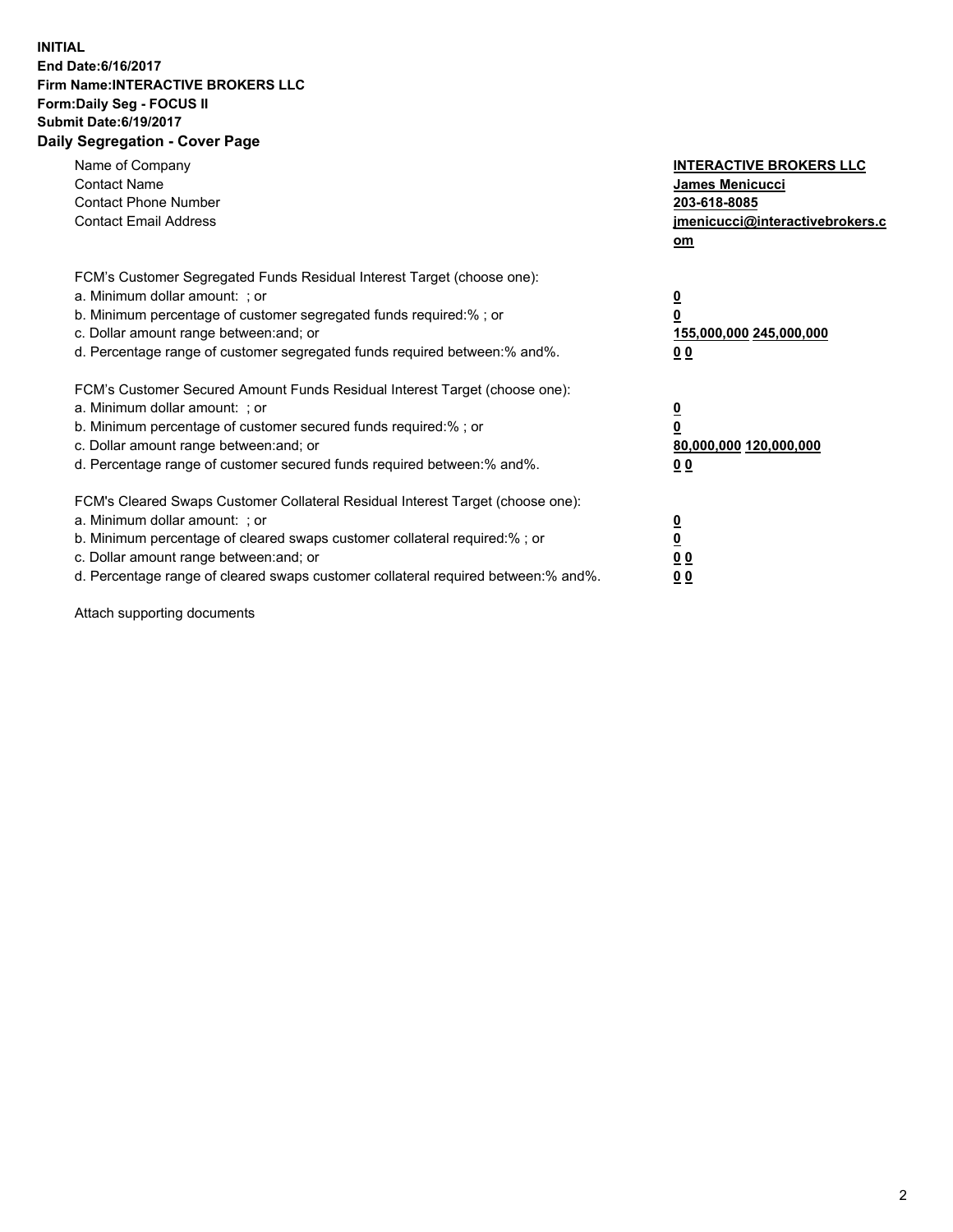## **INITIAL End Date:6/16/2017 Firm Name:INTERACTIVE BROKERS LLC Form:Daily Seg - FOCUS II Submit Date:6/19/2017 Daily Segregation - Secured Amounts**

|     | Pany Obgrogation Obbarba / 11110ani                                                         |                                  |
|-----|---------------------------------------------------------------------------------------------|----------------------------------|
|     | Foreign Futures and Foreign Options Secured Amounts                                         |                                  |
|     | Amount required to be set aside pursuant to law, rule or regulation of a foreign            | $0$ [7305]                       |
|     | government or a rule of a self-regulatory organization authorized thereunder                |                                  |
| 1.  | Net ledger balance - Foreign Futures and Foreign Option Trading - All Customers             |                                  |
|     | A. Cash                                                                                     | 356,520,769 [7315]               |
|     | B. Securities (at market)                                                                   | $0$ [7317]                       |
| 2.  | Net unrealized profit (loss) in open futures contracts traded on a foreign board of trade   | -4,123,698 [7325]                |
| 3.  | Exchange traded options                                                                     |                                  |
|     | a. Market value of open option contracts purchased on a foreign board of trade              | 60,738 [7335]                    |
|     | b. Market value of open contracts granted (sold) on a foreign board of trade                | $-16,810$ [7337]                 |
| 4.  | Net equity (deficit) (add lines 1.2. and 3.)                                                | 352,440,999 [7345]               |
| 5.  | Account liquidating to a deficit and account with a debit balances - gross amount           | 4,690 [7351]                     |
|     | Less: amount offset by customer owned securities                                            | 0 [7352] 4,690 [7354]            |
| 6.  | Amount required to be set aside as the secured amount - Net Liquidating Equity              | 352,445,689 [7355]               |
|     | Method (add lines 4 and 5)                                                                  |                                  |
| 7.  | Greater of amount required to be set aside pursuant to foreign jurisdiction (above) or line | 352,445,689 [7360]               |
|     | 6.                                                                                          |                                  |
|     | FUNDS DEPOSITED IN SEPARATE REGULATION 30.7 ACCOUNTS                                        |                                  |
| 1.  | Cash in banks                                                                               |                                  |
|     | A. Banks located in the United States                                                       | 74,957,787 [7500]                |
|     | B. Other banks qualified under Regulation 30.7                                              | 0 [7520] 74,957,787 [7530]       |
| 2.  | Securities                                                                                  |                                  |
|     | A. In safekeeping with banks located in the United States                                   | 343,627,895 [7540]               |
|     | B. In safekeeping with other banks qualified under Regulation 30.7                          | 0 [7560] 343,627,895 [7570]      |
| 3.  | Equities with registered futures commission merchants                                       |                                  |
|     | A. Cash                                                                                     | $0$ [7580]                       |
|     | <b>B.</b> Securities                                                                        | $0$ [7590]                       |
|     | C. Unrealized gain (loss) on open futures contracts                                         | $0$ [7600]                       |
|     | D. Value of long option contracts                                                           | $0$ [7610]                       |
|     | E. Value of short option contracts                                                          | 0 [7615] 0 [7620]                |
| 4.  | Amounts held by clearing organizations of foreign boards of trade                           |                                  |
|     | A. Cash                                                                                     | $0$ [7640]                       |
|     | <b>B.</b> Securities                                                                        | $0$ [7650]                       |
|     | C. Amount due to (from) clearing organization - daily variation                             | $0$ [7660]                       |
|     | D. Value of long option contracts                                                           | $0$ [7670]                       |
|     | E. Value of short option contracts                                                          | 0 [7675] 0 [7680]                |
| 5.  | Amounts held by members of foreign boards of trade                                          |                                  |
|     | A. Cash                                                                                     | 78,772,310 [7700]                |
|     | <b>B.</b> Securities                                                                        | $0$ [7710]                       |
|     | C. Unrealized gain (loss) on open futures contracts<br>D. Value of long option contracts    | 1,359,498 [7720]                 |
|     |                                                                                             | 60,738 [7730]                    |
| 6.  | E. Value of short option contracts                                                          | -16,810 [7735] 80,175,736 [7740] |
| 7.  | Amounts with other depositories designated by a foreign board of trade                      | 0 [7760]                         |
| 8.  | Segregated funds on hand<br>Total funds in separate section 30.7 accounts                   | $0$ [7765]                       |
| 9.  | Excess (deficiency) Set Aside for Secured Amount (subtract line 7 Secured Statement         | 498,761,418 [7770]               |
|     | Page 1 from Line 8)                                                                         | 146,315,729 [7380]               |
| 10. | Management Target Amount for Excess funds in separate section 30.7 accounts                 | 80,000,000 [7780]                |
| 11. | Excess (deficiency) funds in separate 30.7 accounts over (under) Management Target          | 66,315,729 [7785]                |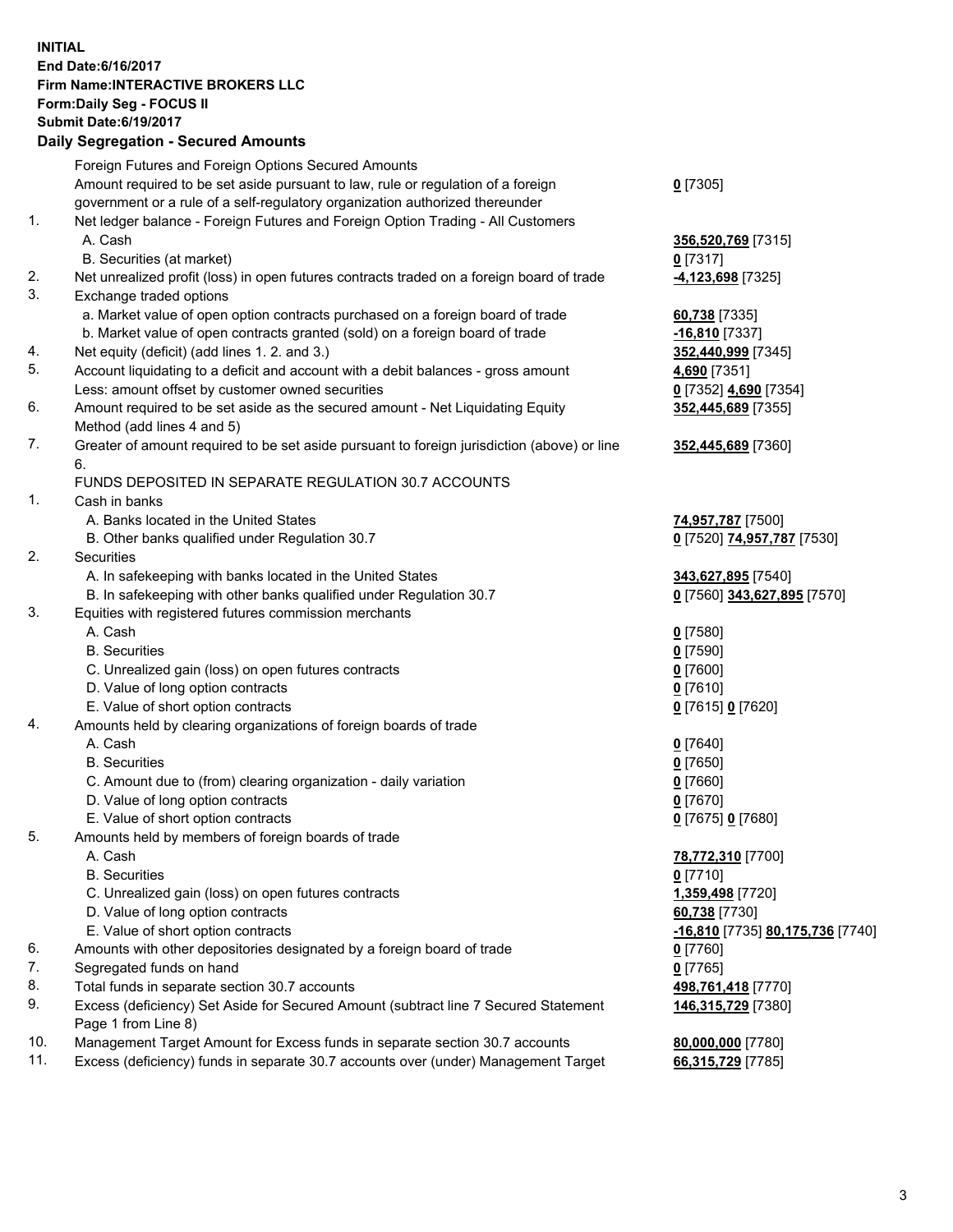**INITIAL End Date:6/16/2017 Firm Name:INTERACTIVE BROKERS LLC Form:Daily Seg - FOCUS II Submit Date:6/19/2017 Daily Segregation - Segregation Statement** SEGREGATION REQUIREMENTS(Section 4d(2) of the CEAct) 1. Net ledger balance A. Cash **4,052,311,792** [7010] B. Securities (at market) **0** [7020] 2. Net unrealized profit (loss) in open futures contracts traded on a contract market **-27,188,906** [7030] 3. Exchange traded options A. Add market value of open option contracts purchased on a contract market **285,894,314** [7032] B. Deduct market value of open option contracts granted (sold) on a contract market **-360,069,177** [7033] 4. Net equity (deficit) (add lines 1, 2 and 3) **3,950,948,023** [7040] 5. Accounts liquidating to a deficit and accounts with debit balances - gross amount **225,575** [7045] Less: amount offset by customer securities **0** [7047] **225,575** [7050] 6. Amount required to be segregated (add lines 4 and 5) **3,951,173,598** [7060] FUNDS IN SEGREGATED ACCOUNTS 7. Deposited in segregated funds bank accounts A. Cash **530,343,887** [7070] B. Securities representing investments of customers' funds (at market) **2,414,550,540** [7080] C. Securities held for particular customers or option customers in lieu of cash (at market) **0** [7090] 8. Margins on deposit with derivatives clearing organizations of contract markets A. Cash **24,839,162** [7100] B. Securities representing investments of customers' funds (at market) **1,243,357,976** [7110] C. Securities held for particular customers or option customers in lieu of cash (at market) **0** [7120] 9. Net settlement from (to) derivatives clearing organizations of contract markets **-7,853,073** [7130] 10. Exchange traded options A. Value of open long option contracts **285,891,644** [7132] B. Value of open short option contracts **-360,061,545** [7133] 11. Net equities with other FCMs A. Net liquidating equity **0** [7140] B. Securities representing investments of customers' funds (at market) **0** [7160] C. Securities held for particular customers or option customers in lieu of cash (at market) **0** [7170] 12. Segregated funds on hand **0** [7150] 13. Total amount in segregation (add lines 7 through 12) **4,131,068,591** [7180] 14. Excess (deficiency) funds in segregation (subtract line 6 from line 13) **179,894,993** [7190] 15. Management Target Amount for Excess funds in segregation **155,000,000** [7194]

16. Excess (deficiency) funds in segregation over (under) Management Target Amount Excess

**24,894,993** [7198]